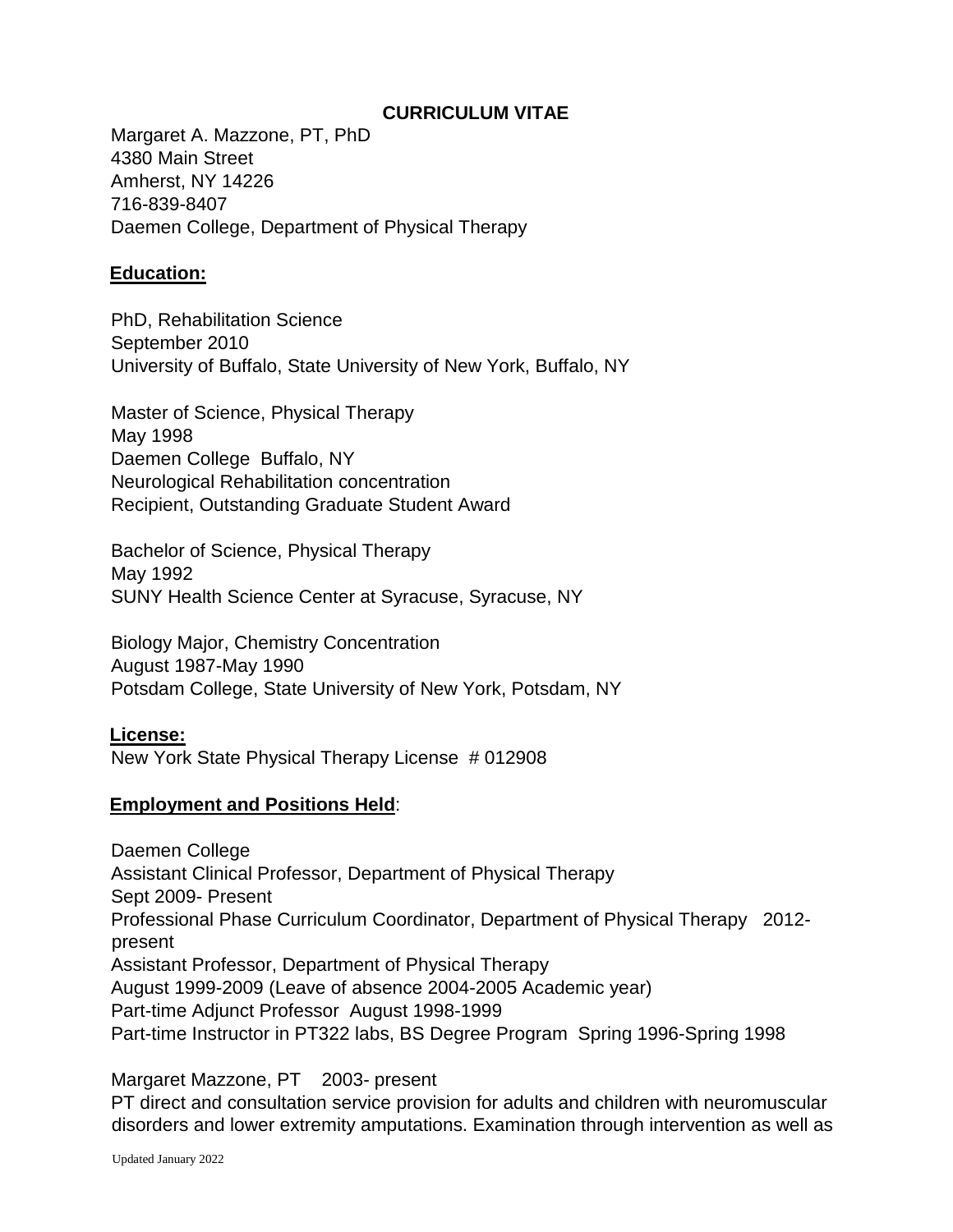functional assessments for insurance qualification; assistive technology assessments and recommendations.

SportsFocus Physical Therapy –Pediatric and Adult Habilitation and Rehabilitation Orchard Park, NY Outpatient pediatric and adult physical therapy services Staff Physical Therapist, Part time June 1995 to 2003

The Center for Handicapped Children Cheektowaga, NY Staff Physical Therapist, June 1992 to August 1998 Center based education program serving children with multiple disabilities from birth to 21 years

State University of New York at Buffalo Lifespan Development PT 320 Fall 1997 Course coordinator and instructor

Children's Hospital of Buffalo- Home Care Buffalo, NY Per diem Physical Therapist, June 1994 to December 1994. Provided in home evaluation and treatment of children recently discharged from the Children's Hospital of Buffalo with varying diagnoses

#### **Peer-Reviewed Publications:**

Ford GS, Mazzone MA, Taylor K. Effect of Computer Assisted Instruction versus Traditional Modes of Instruction on Student Learning of Musculoskeletal Special Test. *J Phys Ther Educ*. Fall 2005;19(2):22-30.

Taylor, MJ, Mazzone, MA and Wrotniak, B. Outcome of an Exercise and Educational Intervention for Children Who Are Overweight. Pediatric Physical Therapy, 17(3):180188, Fall 2005.

Ford GS, Mazzone MA, Taylor K. The Effect of Four Different Durations of Static Hamstring Stretching on Passive Knee Extension Range of Motion in Healthy Subjects. *J Sport Rehabil*. 2005;14(2):96-107.

### **Non-Peer Reviewed Publications:**

Mazzone, MA. Stander Device Use in Children: Parent and Practitioner Perspectives. In partial fulfillment of PhD, Department of Rehabilitation Science. University of Buffalo, State University of New York, Buffalo, NY. August 2010.

### **Peer-Reviewed Scientific and Professional Presentations:**

Mazzone, MA and Lenker JA. Practitioner Perspectives on Stander Device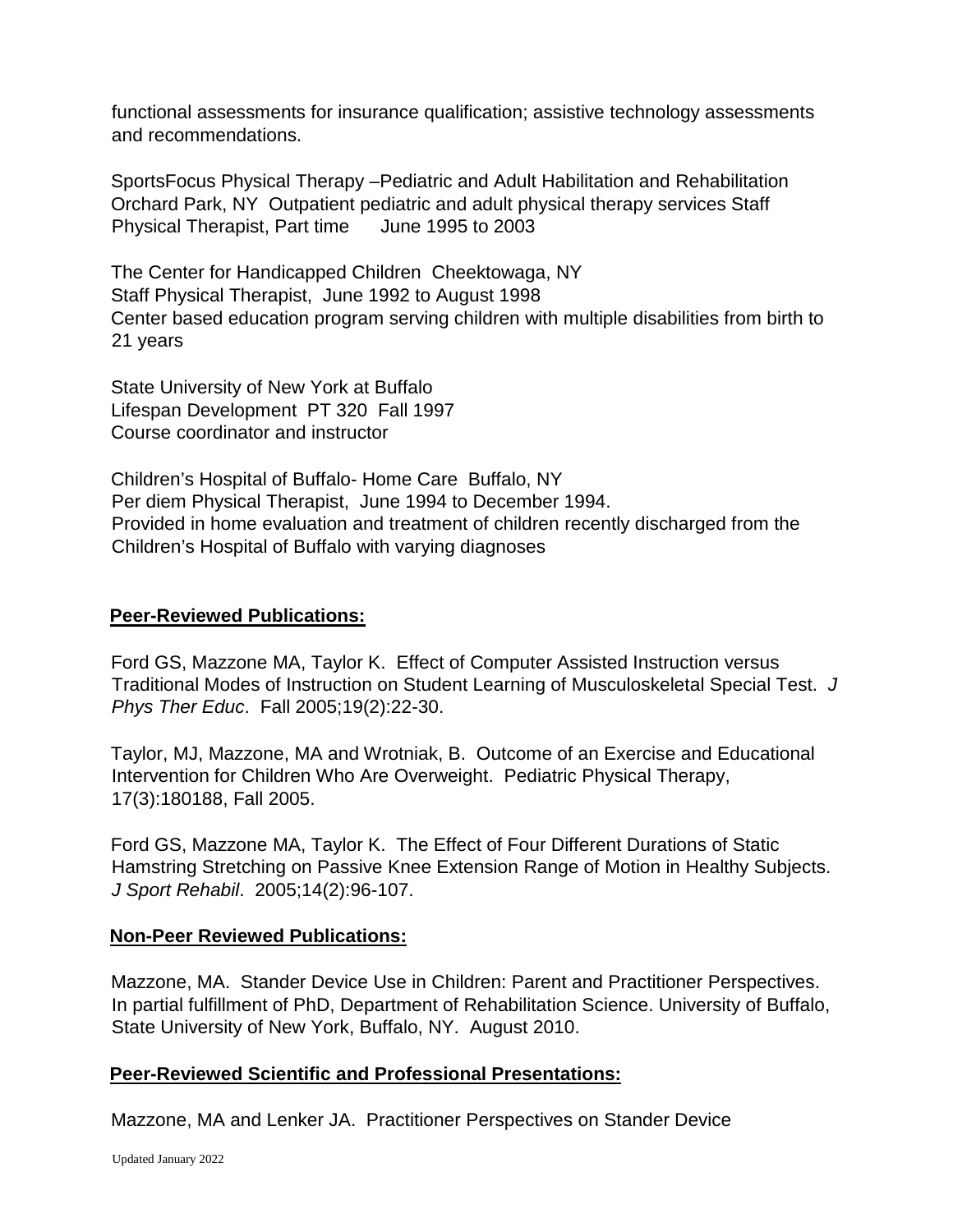Recommendation, Use, and Impact in Children. Poster presentation at APTA Combined Section meeting, Anaheim, CA, February, 2016.

Mazzone, MA and Ford, GS. Grading Rubric: Theory, Development, and Implementation for Musculoskeletal Practical Examinations in a DPT Curriculum. Poster presentation at APTA Annual Conference, Boston, MA, June, 2005.

Mazzone, MA and Kolodziej, TA. Computer Based Comprehensive Examinations to Assess Learning in Physical Therapist Education. Platform presentation at SUN Conference, sponsored by the Center for Excellence in Teaching and Learning at the University of Texas, El Paso. March 2005.

Mazzone, MA and Ford, GS. Use of Grading Rubrics to Assess Student Performance on Practical Examinations. Platform presentation at SUN Conference, sponsored by the Center for Excellence in Teaching and Learning at the University fo Texas, El Paso. March 2005.

Mazzone, MA, Ford, GS, Franjoine, MR, and Kolodziej, TA. Development and Implementation of a Comprehensive Examination Process: A Tool for Evaluating Student Competency and a Doctor of Physical Therapy Curriculum. Poster presentation at APTA Combined Sections Meeting, New Orleans, LA, February 2005.

Mazzone, MA, Tomita, MT, Fraas, LF, Nochajski, S. Factors Associated with Failure to Identify Home Environmental Problems Among Frail Elders. Poster presentation at J. Warren Perry Lecture, University at Buffalo, October 2003.

Kolodziej, T, Mazzone, MA. Utilization of an On-line Educational Module for Novice Clinical Instructors. Poster presentation at the National Clinical Education Conference, Philadelphia, PA, April 2003.

Mazzone, MA, Ford, GS, and Taylor, K. The Effectiveness of Computer Assisted Instruction versus Traditional Instruction Modes on Learning of Orthopedic Special Tests. Platform presentation at APTA Combined Sections Meeting, Tampa, FL, February, 2003.

Ford, GS, Taylor, K., Mazzone, MA. The Effect of Four Different Durations of Static Hamstring Stretching on Passive Extension Range of Motion in Healthy Subjects. Platform presentation at NYPTA Annual Conference, October, 2002.

Taylor, MJ, Mazzone, MA, Wrotniak, B. Effect of Exercise and Education Based Intervention on Morphology and Fitness in Overweight Children. Platform presentation by M. J. Taylor at APTA Combined Sections Meeting, February, 2001.

Mazzone, MA, Taylor, MJ, Wrotniak, B. Utilization of the Child Health Questionnaire to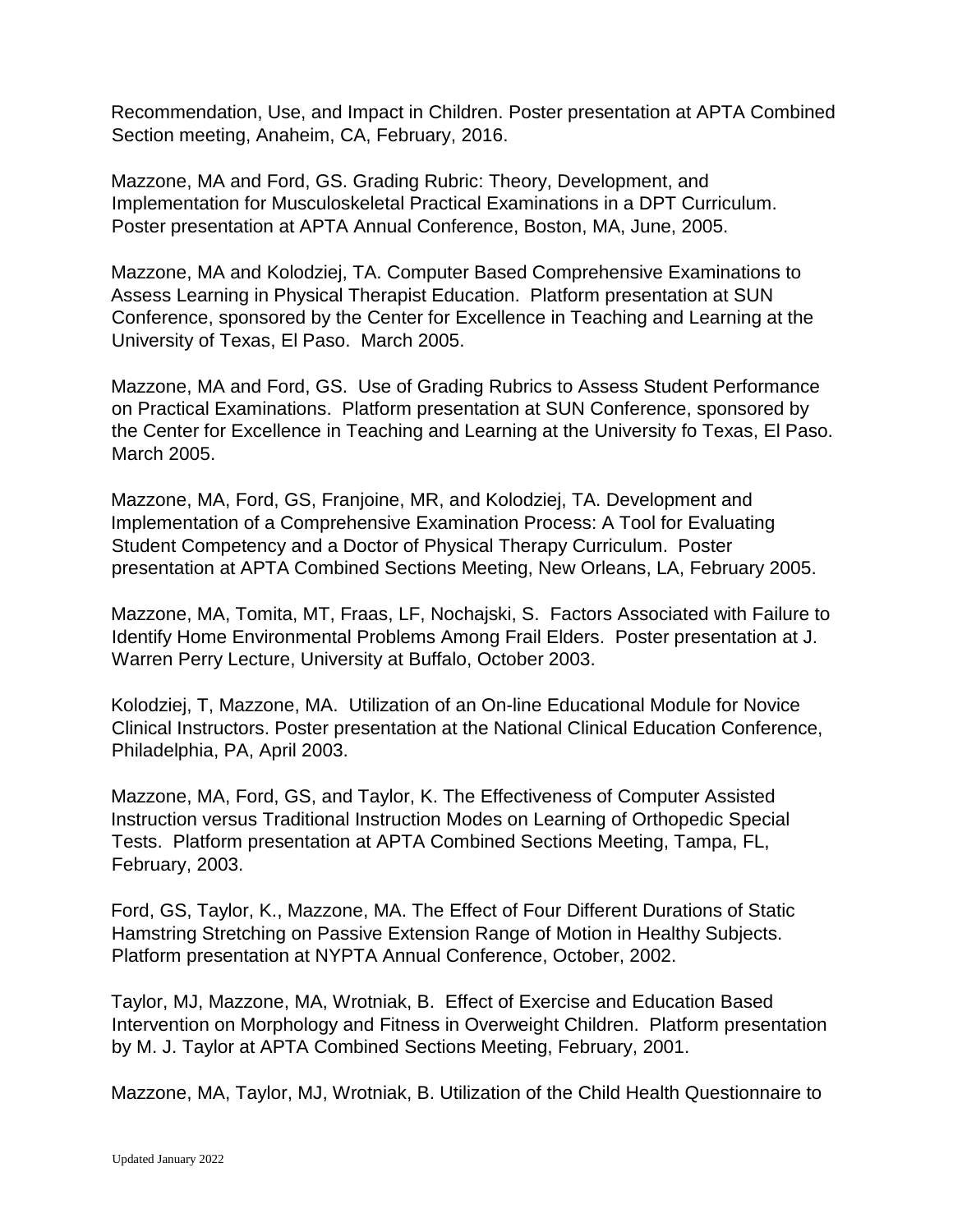Measure Changes in Parent Perceptions of General Health and Well Being of Their Overweight Children Participating in a Exercise and Education Intervention. Poster presentation at APTA Combined Sections Meeting, February, 2001.

Taylor, MJ. Mazzone, MA. Effects of Exercise and Education Based Intervention on Morphology, Fitness and General Health and Well Being in Overweight Children. Platform presented at NYPTA Annual Conference, October, 2000.

Mazzone M, Taylor MJ. Effects of an Education and Exercise Intervention on Children with a Weight Control Problem. Platform presentation at NYPTA Annual Conference, October, 1998.

### **Non-Peer-Reviewed Presentations**:

"The Use of Functional Outcome Measures in Physical Therapy." Niagara County Community College - Physical Therapist Assistant Program - PTA 206 Two hour lecture and lab. Yearly invited presentation Spring Semester 1996 – 2021.

"Orthotics and Assistive Technology in Pediatrics." Niagara County Community College - Physical Therapist Assistant Program - PTA 206 Four hour lecture and lab. Yearly invited presentation Spring Semester 1996 – 2021.

"Facilitating Health Behavior Change-Understanding Our Patients." Daemen College Clinical Education Annual Dinner. Invited presenter. December 2010.

"Physical Therapist Role in School Based Settings." Invited 3 hour presentation. Early Childhood Special Education Program, Daemen College. Spring 2006-Spring 2021.

"Assistive Technology in Rehabilitation." Transitional Doctor of Physical Therapy Program, Daemen College. Presented to licensed physical therapists as part of PT 708. Spring 2005-2009.

"Integrating Standardized Outcome Measures into Clinical Practice." Transitional Doctor of Physical Therapy Program, Damen College. Presented to licensed physical therapists as part of PT 708. Spring 2005-2009.

"Where do we Start?: The Basics of Developing an Academic Departmental Portfolio." Daemen College. Invited presentation for Daemen College faculty. November, 2007.

"The Benefit of Item Analysis." Teaching and Learning Symposium, Daemen College. Invited presentation for faculty at this 1<sup>st</sup> Annual event. January, 2007.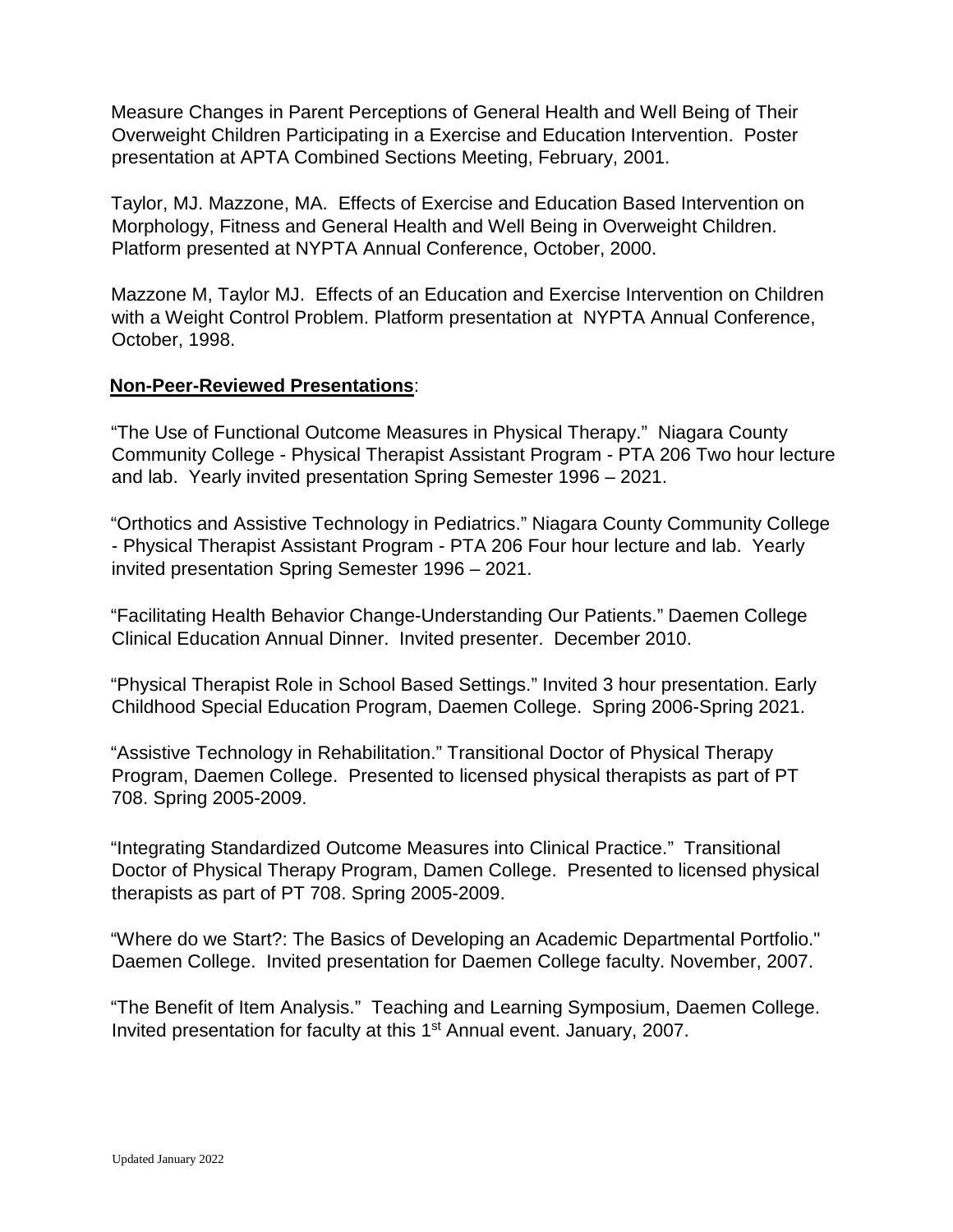## **Awards:**

APTA Section on Pediatrics Dissertation Award, 2011. *Stander Device Use in Children: Parent and Practitioner Perspectives.* 

## **Funded / In Review Grant Activity:**

Western New York Wellness Works- Employee Wellness Grant: \$5,000 grant addition from the Department of Social and Preventative Medicine in the School of Public Health and Health Professions, University at Buffalo. Co-Principal Investigator with Justine Tutuska, MPH, Director of Health Care Studies at Daemen College. Funded 20092010.

Mark Diamond Research Fund: \$1990.00 awarded for research on User and Practitioner Perspectives on the Stander Device Use in Pediatrics. State University of New York at Buffalo, November 2007.

Western New York Wellness Works- Employee Wellness Grant: \$50,000 two year grant from the Department of Social and Preventative Medicine in the School of Public Health and Health Professions, University at Buffalo with matching funds provided by Daemen College. Co-Principal Investigator with Justine Tutuska, MPH, Director of Health Care Studies at Daemen College. Funded 2005-2008.

NYPTA Research Designated Fund. Funding for research on effectiveness of exercise and education based program for children with a weight control problem. 1999.

### **Research Activity**:

Dosing and Impact of Exercise Interventions for Individuals with Adult Onset Neuromuscular Disorders Assistive Technology and Environmental Assessment in Physical Therapy Promotion of Increased Physical Activity Across the Lifespan Impact of Educational Practices on Physical Therapy Education

### **Membership in Scientific / Professional Organizations:**

American Physical Therapy Association (APTA), 1994-present Academy of Education member, 2000-present Education and Pedagogy Consortium 2020-present Academy of Pediatric Physical Therapy member, 1994-present Academy of Physical Therapy Research member, 2010-present Academy of Neurologic Physical Therapy member 2018-present Degenerative Diseases Special Interest group 2019-present Brain Injury Special Interest Group 2019-present Assistive Technology/Seating and Wheeled Mobility 2019-present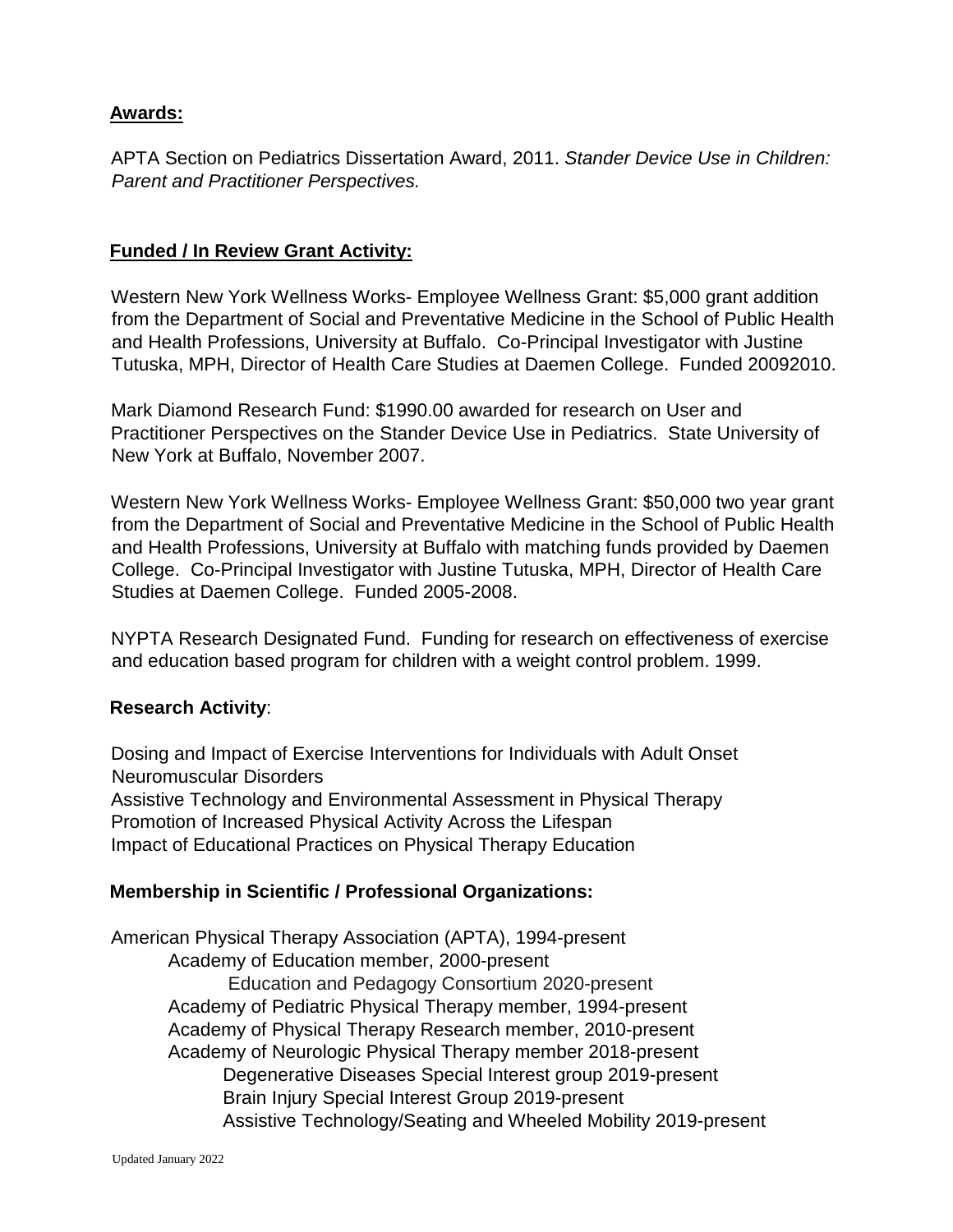Rehabilitation Society of North America (RESNA), 2009

### **Service to the College on Committees / Councils / Commissions:**

College Committees: Faculty Handbook Revision Committee, 2019-2021 Committee on Academic Standards, 2000-2002; 2008-2009, 2010-2016, 2018-2019 Board of Trustees- Intercollegiate Athletics Committee, 2015-2017 Interprofessional Education Committee, 2015-2018 Middle States Self-Study Work Group Committee Member- Standard 1, 2014-2015 Strategic Planning Sub-Committee for Finance, Fall 2011-12 Wellness Committee: Co-Chair 2006- 2010 Board of Trustees-Student Affairs Committee 2007-2008 Faculty Senate Fall 2006 - 2008; Fall 2001 – 2003 (Treasuer 2001-02, Secretary 2002- 2003, 2006) Committee on Interdisciplinary Studies (CIS) 2009-2010; 2008-2010 Institutional Strategic Planning Committee 2005-2006 Human Subjects Research Review Committee 2003-2004 Faculty Salary Subcommittee of Faculty Senate 2001 – 2004 Faculty Travel Committee 2002-2003 Quality of Life Committee Spring 2002 Distance Learning Educational Policy Committee 2001 Public Safety Committee, 1999-2000

PT Departmental Committees:

Committee on Professional-Phase Academic Standards 2015-present, chair 2019 present

Student Conduct Committee, 2019-present, chair 2019- present

Direct Entry Admissions Committee 2012-2021

Student Academic Success Committee 2015-present

Survey Committee 2015-present

Comprehensive Examination Committee 2002-2018 (Chair 2003-2004, co-chair 2005- 2018)

Student Physical Therapy Association, co-moderator, 1998-2019

Student Outcomes Assessment/Analysis Initiative- Fall 2009-2015

Student Advisement/Professional Development 1999-2012

### **Continuing Education Attended**

APTA Educational Leadership Conference, October 22-24, 2021 Atlanta, GA

-Professionalism and Leadership in Physical Therapy

-PT-GQ- Benchmarking Outcomes in DPT Education

-Practices of the Heart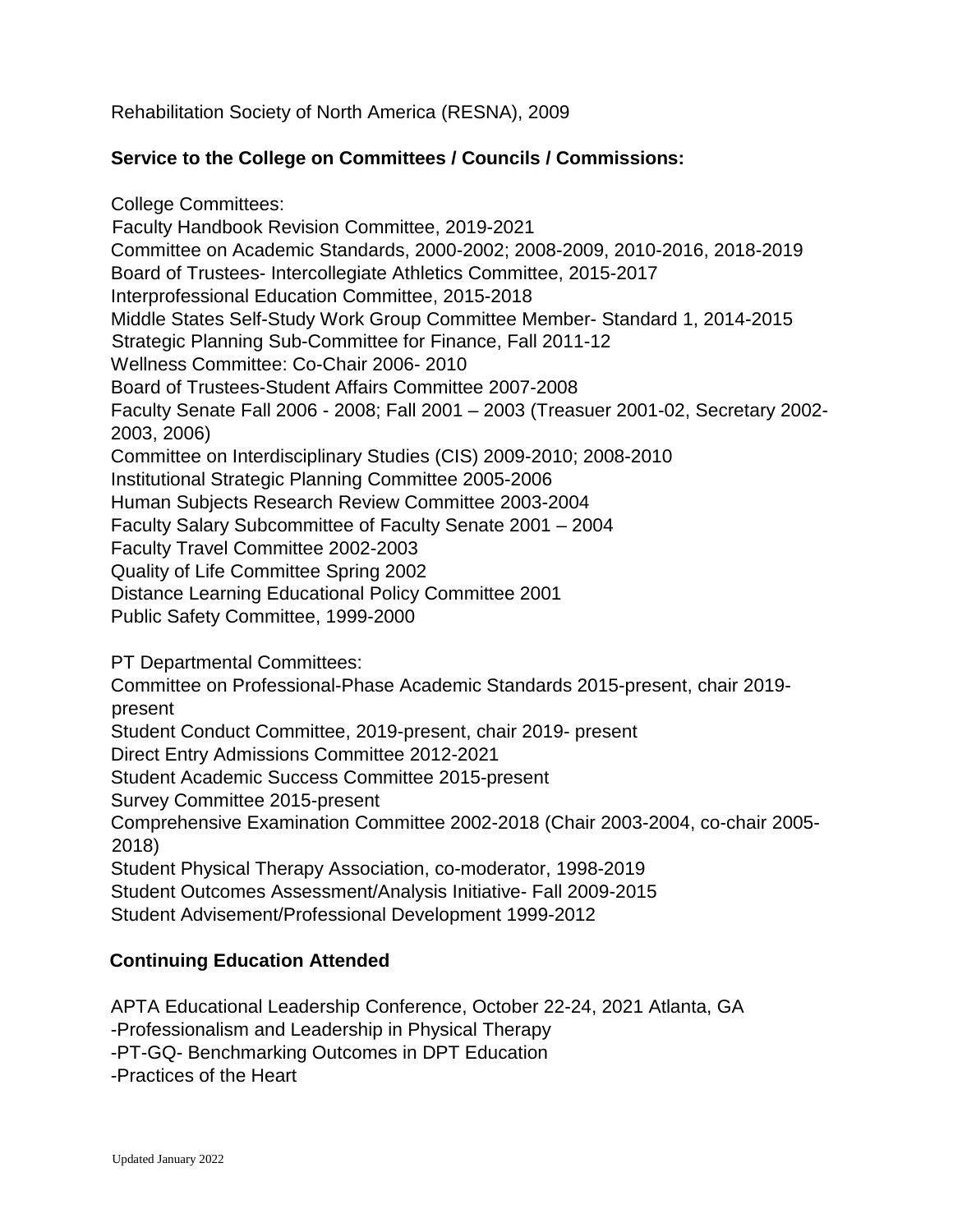Small Teaching On-line Part II; APTA Education and Pedagogy Consortium, Virtual Feb 3, 2021 Part of APTA Combined Sections Meeting, 2021

OSHA Infection Control – Post Coronavirus Town Hall; Sponsored by NYPTA, June 11, 2020

How to Compete in a Changing Health Care System; Mark Miller PT, Dip MDT Feb 26, 2020 Daemen College Amherst, NY

-Effectiveness of a quality assurance model in managing musculoskeletal conditions

APTA Combined Sections Meeting, Feb 13-15, 2020 Denver, CO

- Leadership Competencies for Physical Therapist Practice: A Continuum from DPT to Residencies and Beyond

- Amputation Care Knowledge, Skills, and Abilities (KSAs) for Physical Therapists -Academy of Physical Therapy Education Platform Presentations

- Move Over Millennials, iGen Is Here! Multigenerational Cohorts: Opportunities for **Teaching** 

- Trunk Control in Children With Neuromotor Deficits: Assessment and Intervention -Exploring Leadership and Excellence in Physical Therapist Education: Blazing a Research Path

- Acquired Brain Injury: Maximizing Function

APTA Combined Sections Meeting- Jan 25-26, 2019 Washington, DC -Preconference: Integrating Current Evidence Into Neurologic PT Educational Programs

APTA Combined Sections Meeting, Feb 22-23, 2018 New Orleans, LA

- Entry-Level Competencies From APTA Academies: Resources to Guide Curriculum

- A Programmatic and Collaborative Approach to Remediation of Exceptional

-Academic Remediation: Legal and Resource Considerations

-Assessment to Inform DPT Program Outcomes: Accreditation to Program Excellence

- Grit and Resiliency: Keys Traits to Enhance High-Performing Therapy Staff

APTA Combined Sections Meeting, Feb 2017 San Antonio, TX

- Osseointegration: Future of Prosthetic Rehabilitation, Presently

-Human Movement: The Basis for Development of Clinical Reasoning Skills

-Learning for Practice: Putting the PTE-21 Recommendations Into Action

- Rehabilitation of Older Adult Amputees

-Pauline Cerasoli Lecture: The Sunk Cost Fallacy

-Harnessing Neuroplasticity With Brain Stimulation and Rehabilitation

- Pediatric PT Educational Research: Best Practices in Teaching and Learning

APTA Combined Sections Meeting, Feb 17-20, 2016 Anaheim, CA

-Excellence in Education in the Health Professions: What We Have Learned

- Excellence in Education in the Health Professions: What We Have Learned, Part 2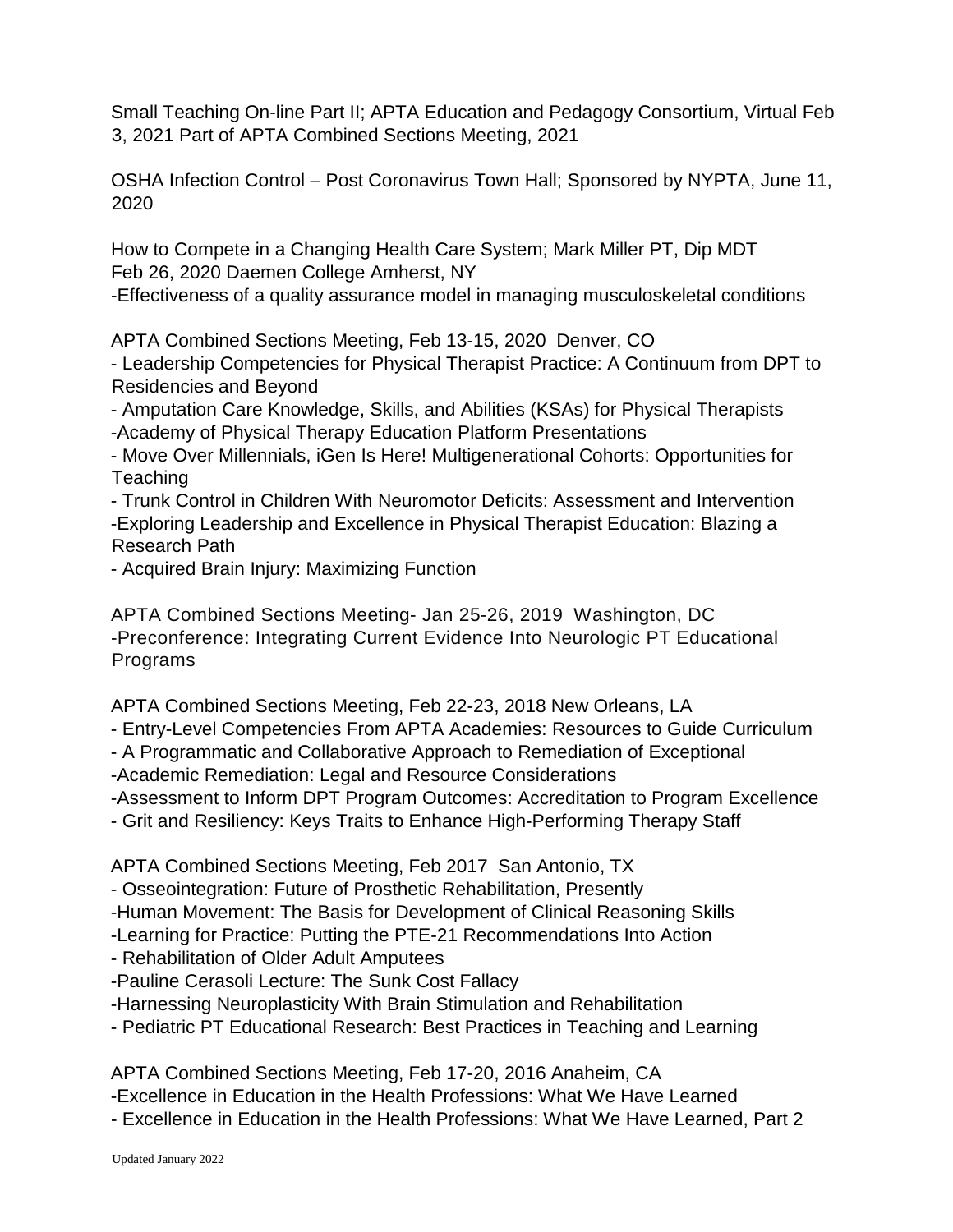-Professional Identity Formation, Transformation, and Maturation -Igniting More Leadership in Women: Breaking through the Goldilocks Effect -Educational Research in Physical Therapy- The Good, the Bad, and the Future - Teaching With Multimedia: Applying Evidence to Enhance Learning

Pharmacology for Physical Therapists, Charles Ciccone, PhD November 11, 2015 Daemen College, Amherst, NY

Interpreting IDEA Results, IDEA Center Workshop March 18, 2015 Daemen College, Amherst, NY

Understanding IDEA Objectives, IDEA Center Workshop Feb 25, 2015 Daemen College, Amherst, NY

Teaching in Harmony with the Brain, Terry Doyle, PhD 7<sup>th</sup> Annual Teaching and Learning Symposium, Jan 22, 2013, Amherst, NY

APTA Combined Sections Meeting, Feb 8-11, 2012 Chicago, IL -Hooked On Evidence computer lab -Using a 3-Level Model of Communication for Team Building, Effective Patient Alliances, and Organizational Change -The ICF and Physical Therapy 10 Year Later, Part 1 -Promoting the SChlarship fo Teaching and Learning Using Video-based cases -Brain Injury SIG: Concussion Management in the Adolescent Athlete -Find the Lesson in the Fun: Innovative Teaching Strategies for the PTA -Single-subject Research Reporting and Reviewing

Programming attended included educational sessions as well as Research and Platform presentation sessions in areas relevant to teaching responsibilities (Pathophysiology, Medical/Surgical and Pharmacologic management of disease; Assistive Technology). APTA Combined Sections Meeting, New Orleans, LA February 2010

Programming attended included educational sessions as well as Research and Platform presentation sessions in areas relevant to teaching responsibilities (Pathophysiology, Medical/Surgical and Pharmacologic management of disease; Assistive Technology including Safe Transportation of Wheelchairs ). APTA Combined Sections Meeting, Nashville, TN February 2008

Saying Goodbye to Managed Care: The Nuts and Bolts of Integrating Wellness, Health Promotion and Orthopedic Physical Therapy into a Cash Based Practice. APTA Combined Sections Meeting. Boston, MA February 2007

Programming attended focused on Health Promotion and Wellness and Diabetes Management. APTA Combined Sections Meeting. Boston, MA February 2007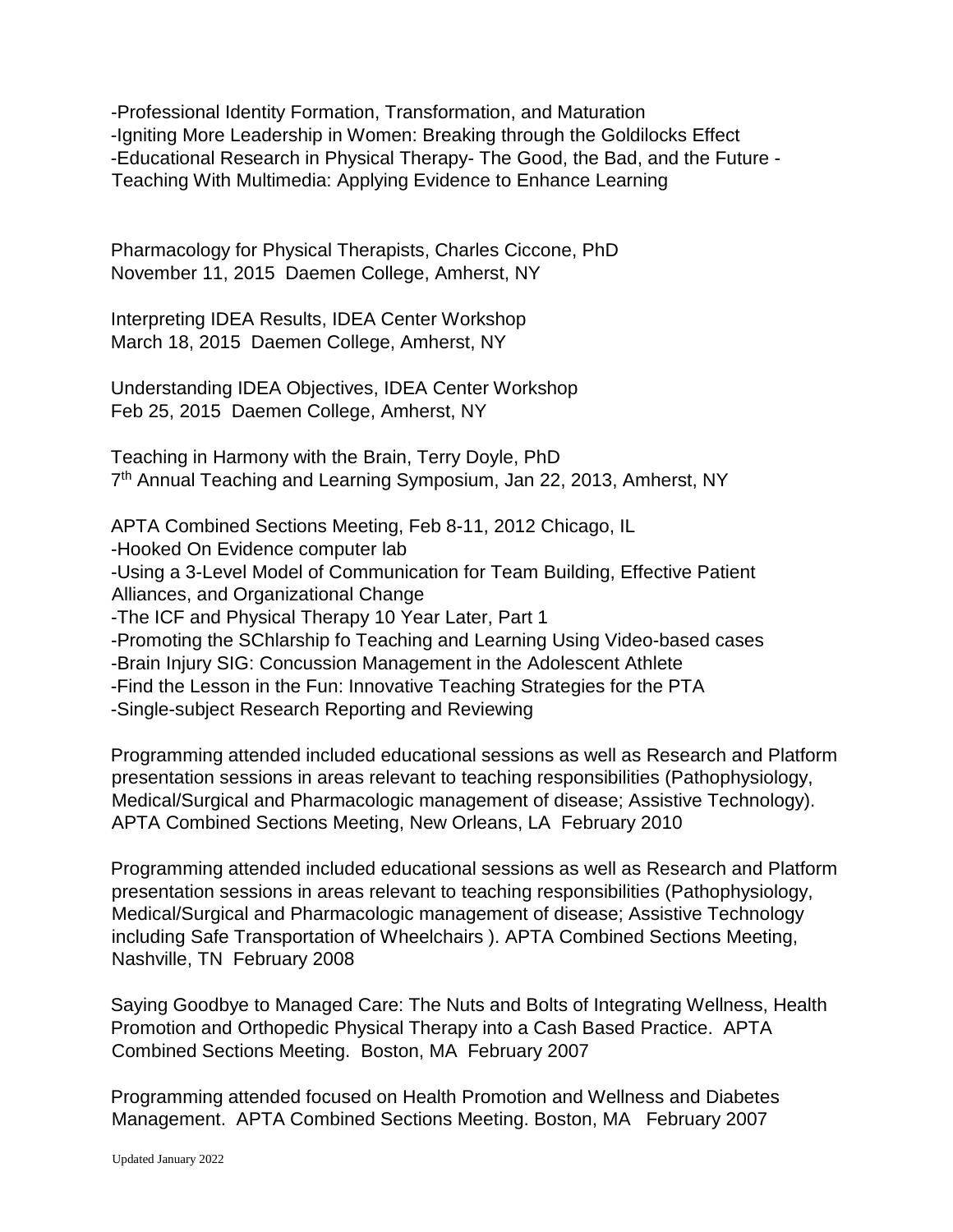Use of Rubrics in Higher Education Innovations in teaching using Inspirations software; Fostering excellence in freshman student research projects. SUN Conference, Sponsored by the Center for Excellence in Teaching and Learning, University of Texas at El Paso, March 2005

Cardiovascular Fitness and AssementResearch and platform presnetations on the use of assistive technology in rehabilitation. APTA Annual Conference, Boston, MA June 2005

Research and Platform presentation sessions in areas relevant to teaching responsibilities (Clinical Medicine-pathophysiology and medical/surgical/pharacologic management of disease as well as Assistive Technology). APTA Combined Sections Meeting, New Orleans, LA February 2005

CAPTE Scholarship Requirements; Pediatric Research Platform Presentations; Women's Health Curriculum Issues. APTA Combined Sections Meeting, Nashville, TN February 2004

Pharmacology for Physical Therapists, Presented by Peter Panus, Ph.D. APTA National Conference,Washington, DC. June 2003

Programming attended included: HIPPA and the Impact on Clinical Education, Professional Portfolio Development, Poster Presentation Session. National Clinical Education Conference, Philadelphia, PA April 2003

Programming attended included: Home Safe Home, CAPTE- What is Scholarship?, Evidence Based Evaluation and Treatment of Carpal Tunnel, Transportation of Student with Disabilities, Education Section Research Platform Presentations.. APTA Combined Sections Meeting, Tampa, FL. 2003

Presentation of Hamstring Flexibility platform presentation and attended conference programming on wound care. NYPTA State Conference, Long Island, NY October 2002

Programming attended included focus on educational interventions and programs discussing the CAPTE standards including faculty scholarship. APTA Combined Sections Meeting, Boston, MA. 2002

Attended programming focused on medical, surgical and PT management of musculoskeletal injuries/pathologies and development of manuscript from thesis. APTA Combined Sections Meeting San Antonio, TX 2001

Spasticity Management Pre-Conference, Evidenced Based Practice, Becoming Guidicized, Measurement of Clinical Outcomes, Updating Neurologic Coursework,